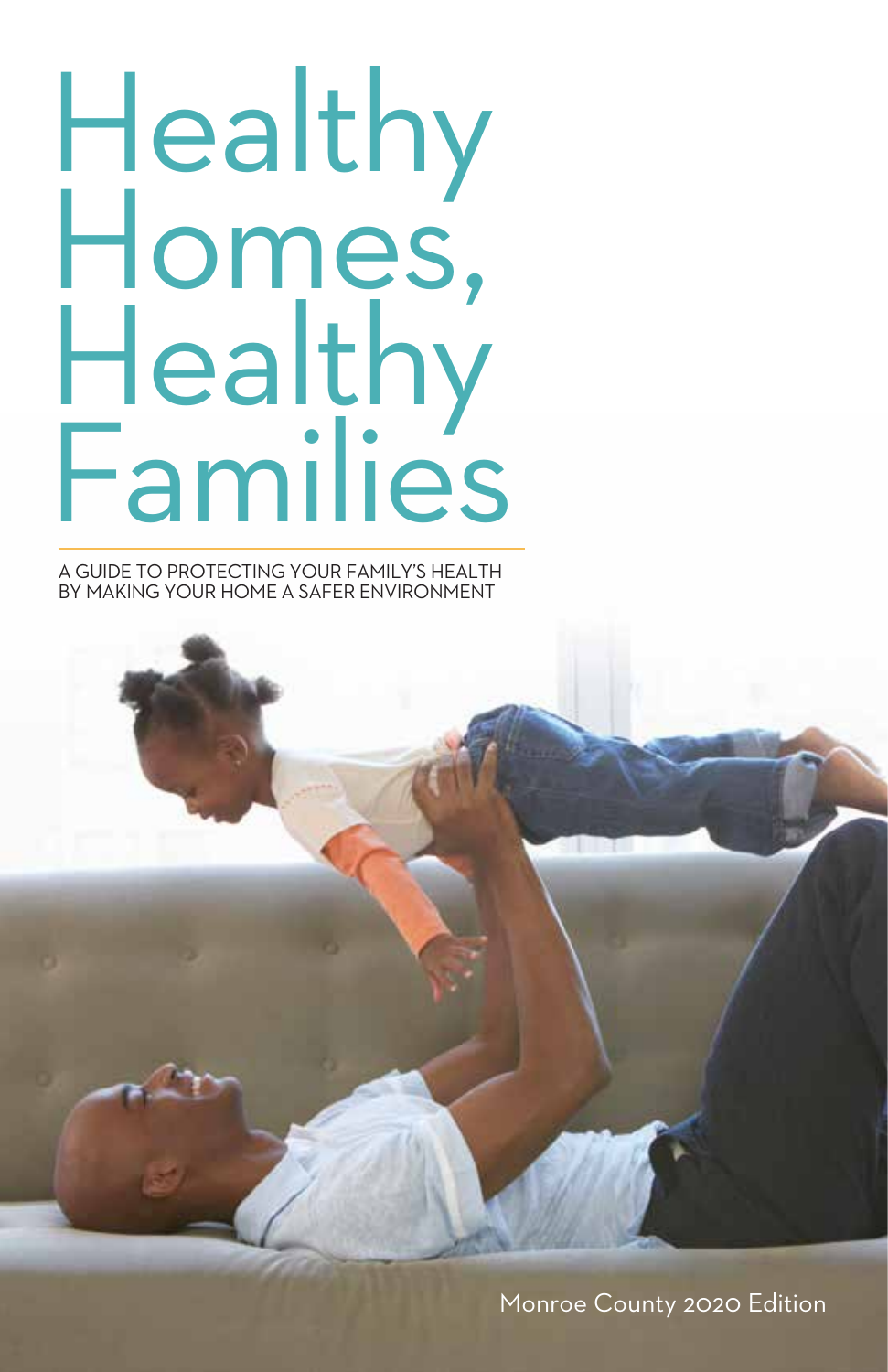THIS BOOKLET INCLUDES PRACTICAL TIPS FOR REDUCING ENVIRONMENTAL HAZARDS IN YOUR HOME AND REGIONAL INFORMATION FROM ORGANIZATIONS THAT OFFER RESOURCES TO IMPROVE HEALTH.

## **CONTENTS**

- **4** Healthy Homes, Healthy Families
- **7** Asthma Triggers in the Home
- **12** General Home Hazards
- **17** Household Chemicals, Pesticides and Poisons
- **20** Indoor Air Quality (IAQ)
- **24** Lead Hazards
- **28** Nutrition: Summer Meals and Regional Farmers' Markets
- **30** Legal/Financial Information
- **31** National and State Healthy Homes Resources

## **ACKNOWLEDGMENTS**

This publication was brought to you by the Coalition to Prevent Lead Poisoning and the Rochester Healthy Homes Partnership.

Many agencies in Monroe County offer services and information related to improving home environmental health. These agencies are linked through the Rochester Healthy Homes Partnership. Partnership members who assisted in the development of this book include: City of Rochester, Coalition to Prevent Lead Poisoning, Finger Lakes Occupational Health Services, Monroe County Department of Public Health, New York State Pollution Prevention Institute, Rochester ENergy Efficiency and Weatherization (RENEW) Climate Fund, and the University of Rochester Environmental Health Sciences Center.

Funding for this printing provided by the Monroe County Department of Public Health and the University of Rochester Environmental Health Services Center. The September 2020 revision of the Healthy Homes Guide was edited and printed by the Finger Lakes Children's Environmental Health Center with funding from the New York State Children's Environmental Health Center of Excellence. Grants Gateway ID: DOH01- CEHCE1-2017.

Americans spend percent of their time indoors. —EPA, 2011

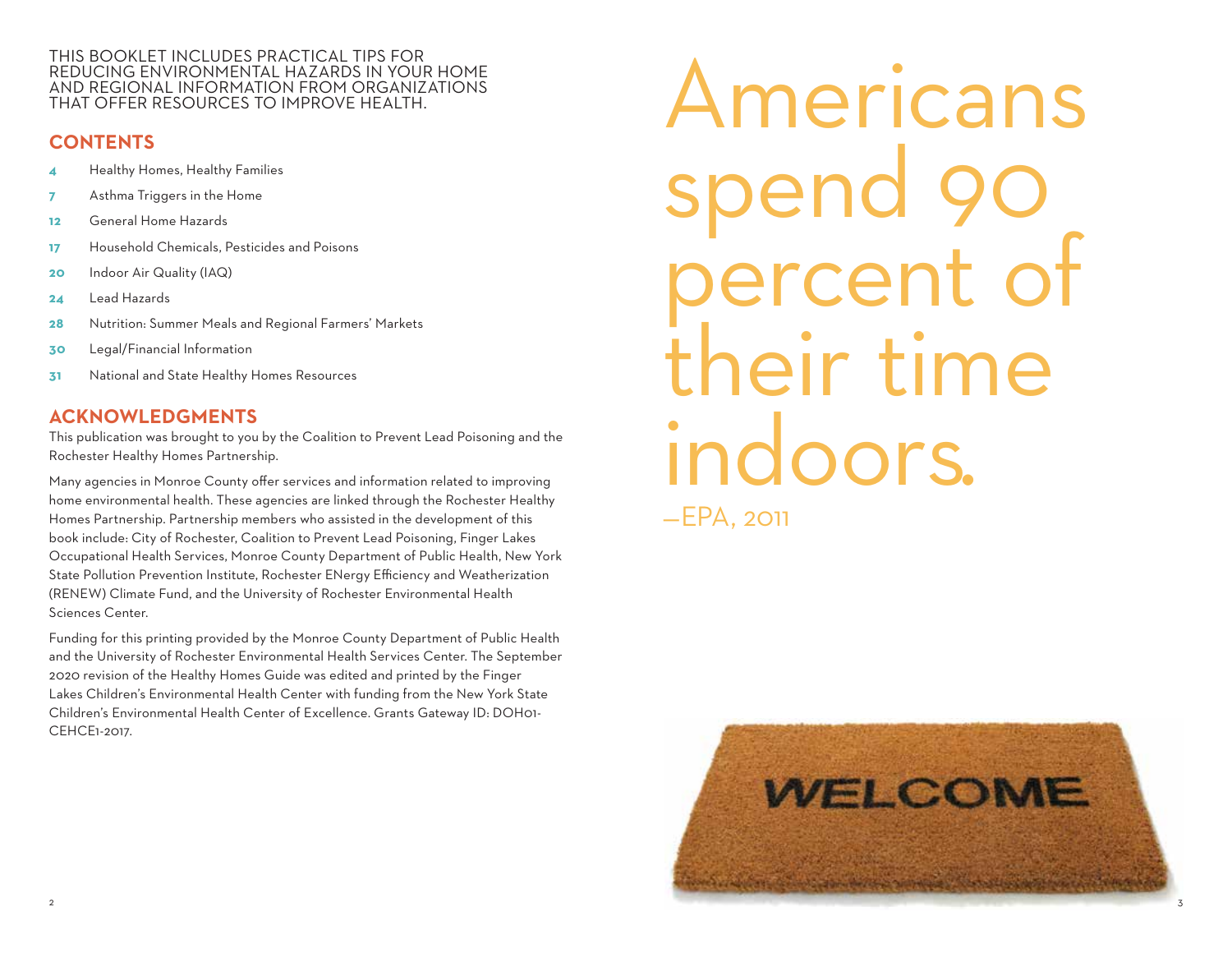## Healthy Homes, Healthy Families

### **WHAT IS AN ENVIRONMENTAL HEALTH HAZARD?**

Environmental health hazards include physical hazards or toxins that may enter our bodies through air, food or water. Some environmental health hazards can make you sick right away; others show no signs for many years, so it is important to understand and avoid them now.

## **WHO IS MOST AT RISK?**

Environmental hazards usually have the biggest impact on children because it affects their developing bodies while in the womb and after birth, not to mention that their hand-to-mouth behavior, size and activities, such as crawling, subject them to additional hazards. Early life exposures to environmental contaminants can lead to many health problems later in life, including neurological problems, obesity, heart disease and cancer.

Environmental hazards can also be passed from a mother's body to her unborn baby or to the baby through breast milk. This means women who are pregnant or breastfeeding should also avoid exposure to environmental hazards.

## **WHY FOCUS ON HOMES?**

Americans, especially children, spend most of their time indoors. Environmental health hazards in homes can have major effects on families' health, like asthma, lead poisoning or even cancer.

### **WHAT CAN I DO?**

This booklet describes some common home environmental health hazards and suggests simple ways to reduce these hazards in your home. Local resources for more information are found throughout the booklet. Refer to page 31 for national and state resources.

## **PARTNERS IN HOME HEALTH**

Improving home environmental health requires a combination of physical and behavioral changes. Collaboration among residents, property owners and local organizations to address home hazards is essential for protecting the health of children and families. Throughout this guide, we offer tips for residents and property owners, as well as resources for addressing larger problems.

## FOLLOW THE NATIONAL CENTER FOR HEALTHY HOUSING'S SEVEN STEPS FOR CREATING A HEALTHIER HOME. KEEP IT:

#### **DRY 1**

• Use vent fans or open a window while showering and cooking.

• Find and fix water leaks right away.

#### **CLEAN 2**

Practice the healthy housekeeping tips mentioned throughout this guide.

#### **PEST-FREE 3**

Discourage pests from entering your home by taking away their food, water and shelter (see page 9).

#### **SAFE 4**

- Reduce clutter and clean up spills to reduce falling hazards.
- Set water temperature at 120°F or lower to prevent scalding.
- Cover outlets and lock chemicals away to prevent unintentional poisonings.
- Keep the poison control center number in your cell phone (1-800-222-1222).

#### **CONTAMINANT-FREE 5**

- Use safer chemical alternatives whenever possible.
- Follow instructions carefully whenever you are handling a chemical.
- Refer to sections of this booklet for reducing exposure to chemical hazards.
- Avoid using pesticides to get rid of pests (see page 9).

#### **VENTILATED 6**

Tightly sealed homes can trap environmental hazards. Especially in newer homes, make sure your ventilation system allows fresh air to enter the house.

#### **MAINTAINED 7**

Have appliances (furnace, water heater, fireplace) inspected annually by a professional. Fix hazards such as broken handrails, electrical hazards and peeling paint right away.

**For more information on these "steps for creating a healthier home," visit the National Center for Healthy Housing's Resources page: https://nchh.org/build-the-movement/healthyhousing-challenge/make-yourhome-healthy/**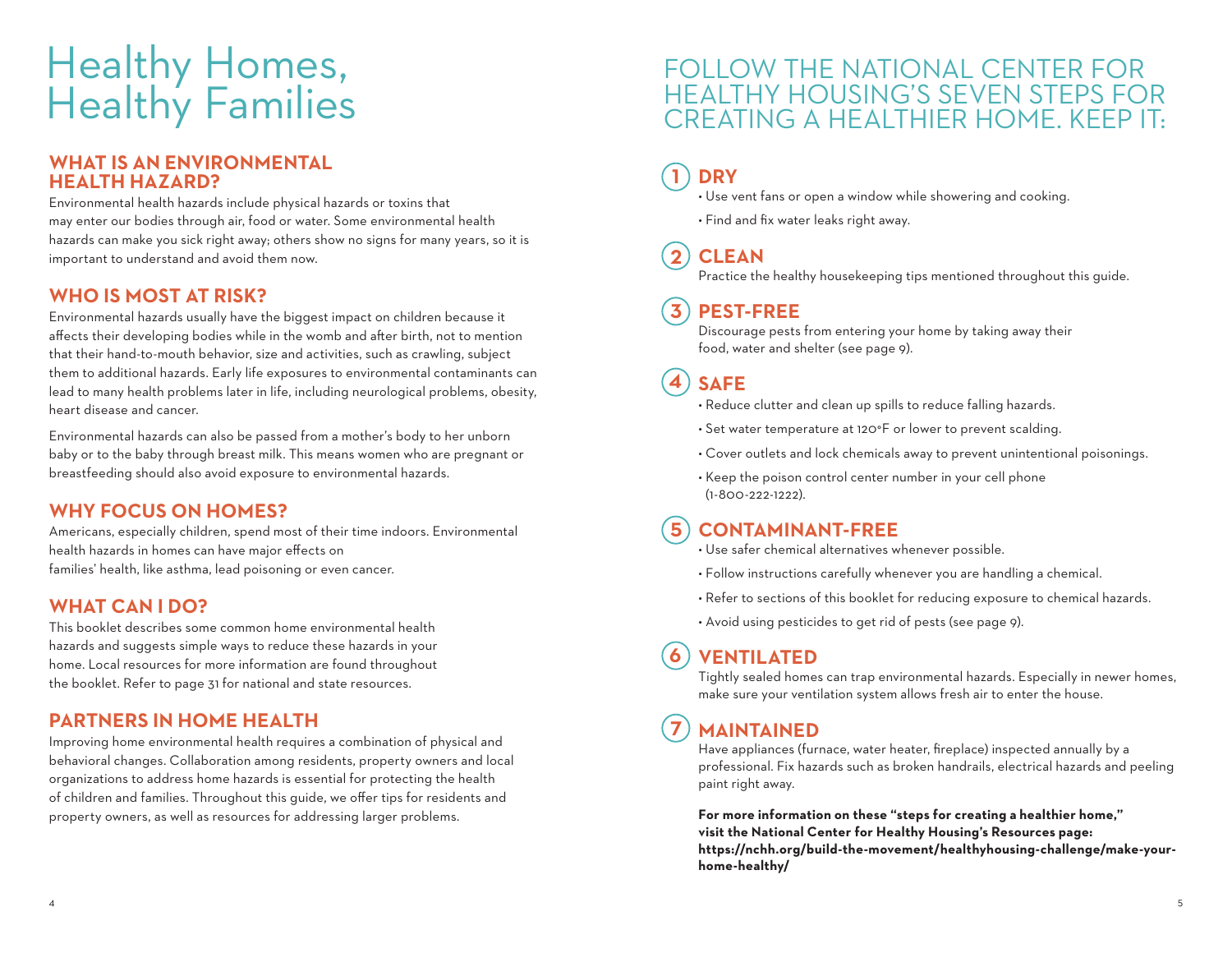## Asthma accounts for more than 14 million missed school days every year. —AMERICAN LUNG ASSOCIATION

## Asthma Triggers in the Home

Asthma is chronic, meaning it cannot be cured. When you have asthma, the air passages in your lungs are very sensitive and can easily become inflamed and swollen. Different irritants, or "triggers," cause asthma attacks in different people.

During an asthma attack the bronchial tubes (airways) become inflamed and irritated, fill with mucus and the muscles constrict. Symptoms of an asthma attack include coughing, wheezing, chest tightness and difficulty breathing. Untreated asthma can lead to hospitalization or death.

### **THERE ARE MANY POSSIBLE ASTHMA TRIGGERS IN THE HOME, INCLUDING:**

- Tobacco smoke
- Dust mites
- Mold
- Pets
- Pests
- Strong fragrances

## **WHAT YOU CAN DO IF YOU HAVE ASTHMA:**

- Go to the doctor for asthma follow-up visits at least every six months.
- Make sure your bedroom is asthma safe:
- Lightly spray area with water before dusting or sweeping to keep dust out of the air.
- Reduce clutter (this collects dust and attracts pests).
- Don't let pets in the bedroom.
- Use allergen dust covers on pillows and mattresses.
- Wash and dry bedding on the hottest settings and vacuum carpets with a HEPA filter weekly.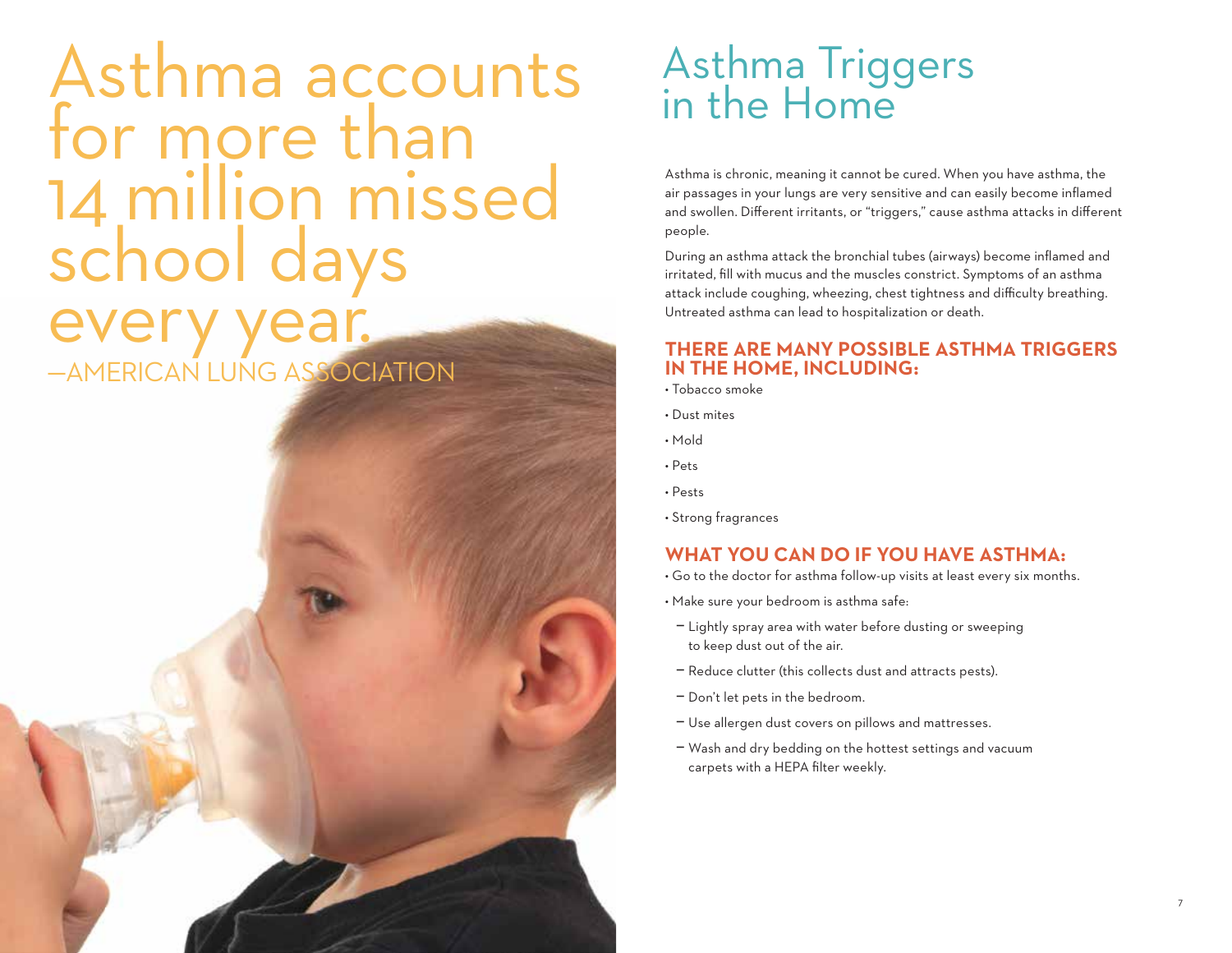## How to Reduce Triggers

## **TOBACCO SMOKE**

- Quit smoking and encourage others to quit.
- Keep tobacco smoke out of your home and car.
- Ask smokers to smoke outside with a jacket that can be left outside (clothes trap and carry smoke inside with you).

### **DUST MITES**

- Reduce the amount of fabrics, pillows, carpeting and stuffed animals in the bedroom.
- Use allergen dust covers on pillows and mattresses.
- Wash bedding and washable stuffed animals weekly.

## **HOUSEHOLD CHEMICALS**

- Store safely, separate from food and away from children. Keep household chemicals in the original container.
- Never mix chemicals.
- Read and follow directions carefully.
- Use in a well-ventilated room with good airflow.
- Avoid using air fresheners.
- Choose non-toxic cleaning products without fragrances.
- Use safer alternatives to chemicals for cleaning, such as borax, vinegar and baking soda.

## **MOLD AND MOISTURE**

- Find and safely clean small amounts of mold with warm, soapy water. Allow the area to dry completely.
- Throw out water-damaged or musty/moldy materials.
- Find and fix water leaks right away.
- Use a fan that ventilates to the outside or open a window when cooking or showering to reduce moisture.

### **PETS**

- Keep pets out of bedrooms.
- Wash hands after touching pets.

### **PESTS**

## (RODENTS, COCKROACHES, BED BUGS, ETC.)

- Safely address the pest problem.
- Practice integrated pest management (IPM, see page 18)
- Avoid using dangerous chemicals.
- Remove sources of food, water and shelter.
- Store food in sealed containers.
- Clean up crumbs and spills right away.
- Fix water leaks and insulate cold water pipes.
- Clean up clutter and take the garbage out often.
- Seal cracks and holes using steel wool and caulk to keep pests out. Only leave pet food out while pets are eating.
- For bed bug infestation, call the Monroe County Department of Public Health at (585) 753-5171.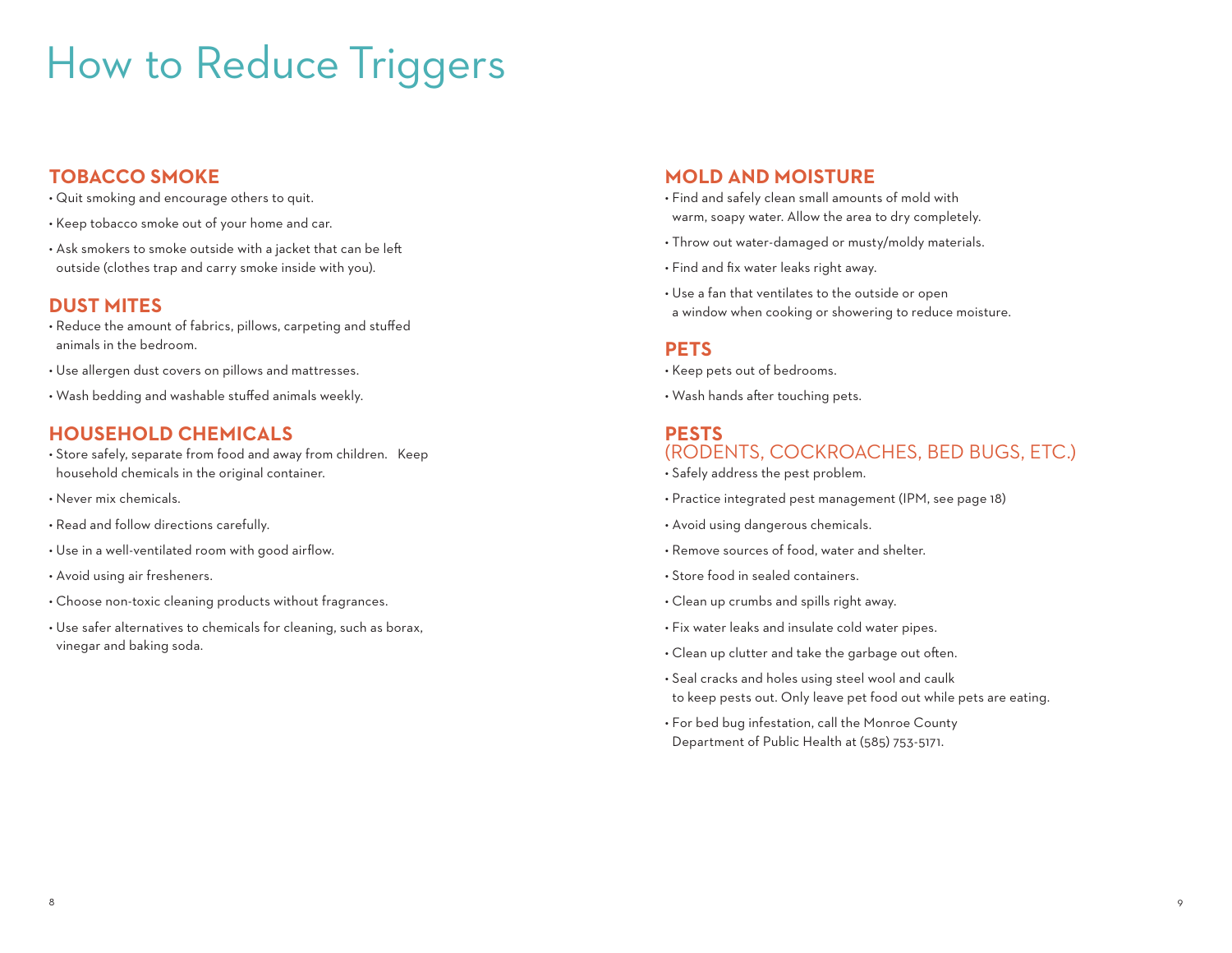## Asthma Resources

**Asthma Basics** is a free 50-minute online course that helps people learn about asthma. This course is for anyone with asthma—parents, caregivers, friends and family. It is ideal for school/childcare provider staff and the community at all levels. Participants learn about asthma, how to identify and manage asthma symptoms, how to understand the value of an Asthma Action Plan and how to respond to a breathing emergency. To learn more, visit www. Lung.org/asthmabasics.

American Lung Association of the Northeast (Smoking & Health Action Coalition of Monroe County) (585) 666-1395 www.smokefreemonroe.com

**Lungtropolis®** is a free, fun-filled website for kids ages 5 to 10 with asthma and a great source of advice for parents. When kids visit Lungtropolis, they become asthma control agents and conquer the mucus mob. While playing they learn how to control their asthma.

The website guides parents through steps to help recognize and manage their child's asthma symptoms. Interactive quizzes and questions make it easy to learn how to keep their child healthy and active. To learn more, visit www.lungtropolis.com.

#### **Monroe County Department of Public Health—Indoor Air Quality** provides

in-home environmental assessments of potential causes of poor indoor air quality such as furnace combustion, radon and carbon monoxide. (585) 753-5075 www.monroecounty.gov/eh-indoorairquality.php

**NYS Integrated Pest Management (IPM) Program** of Cornell University provides information on Integrated Pest Management. See "Household Chemicals," page 18.

**New York State Smoker's Quitline** has trained specialists to support you and your quit plans. Provides a FREE starter kit for eligible NYS smokers, information about local quit programs and free help from Quit Coaches. 1-866-NY-QUITS (1-866-697-8487) www.nysmokefree.com

**Smoking and Health Action Coalition** provides education and policy information regarding creating smoke-free housing in multi-unit apartment buildings. (585) 666-1399 Smoking & Health Action Coalition of Monroe County (American Lung Assocation of the Northeast) Apopovici@lungne.com www.smokefreemonroe.com

#### **University of Rochester Environmental Health Sciences Center**

offers a virtual tour of a healthy home with information about how to reduce environmental health hazards in your own home. www.ehsc.urmc.edu/healthyhomes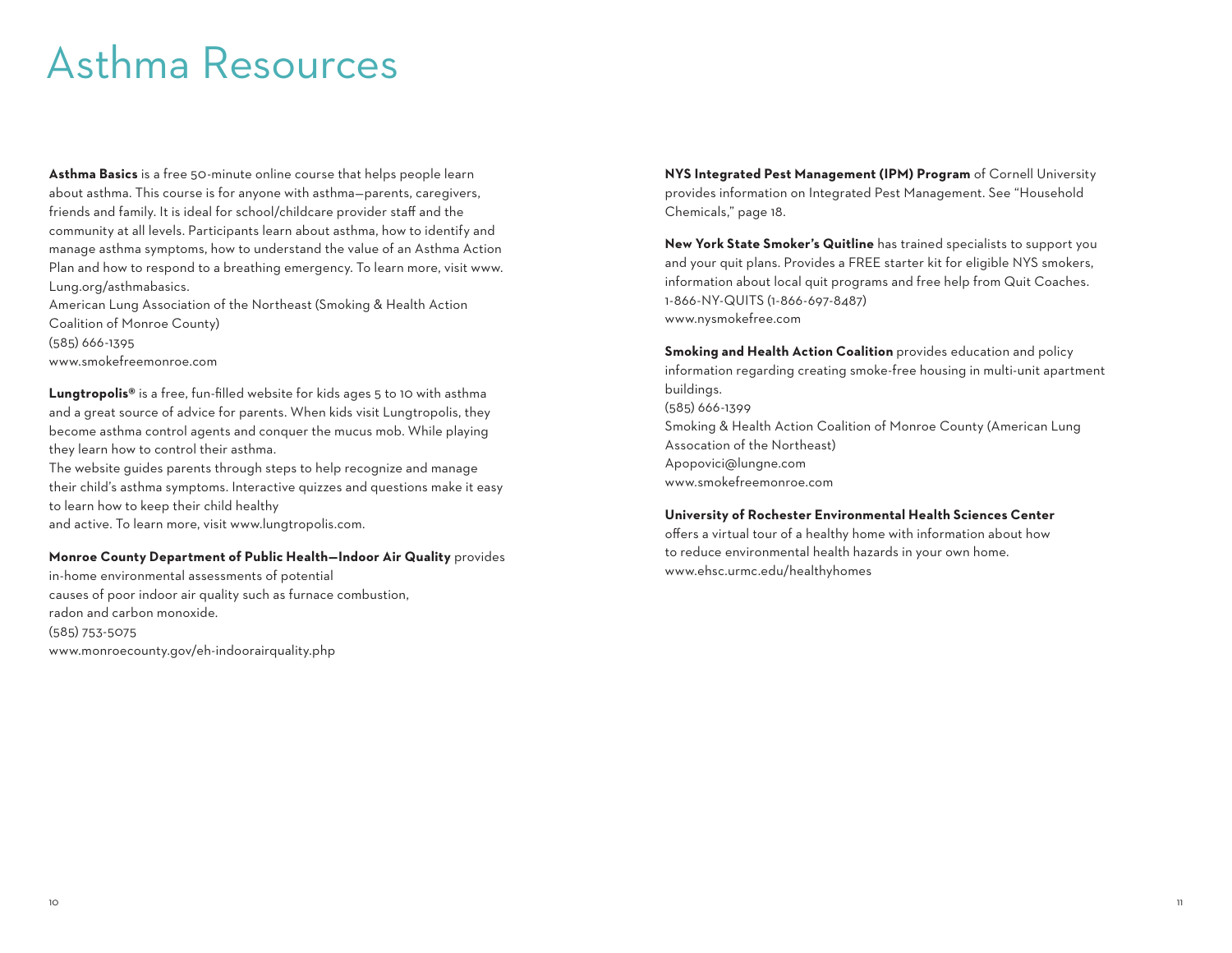## General Home Hazards

There are a variety of general home hazards that can cause unintentional injuries such as poisoning, falling and choking.

## **WHAT YOU CAN DO**

Set your water temperature at or below 120°F.

Reduce clutter and make repairs to prevent falls.

Keep chemicals (cleaners, medicine, etc.) away from children. Store them:

• Away from food

• High up

• Behind childproof locks

## **SAFE DRIVING**

Always wear seatbelts in the car. Secure children in an age-appropriate car seat until their 8th birthday in accordance with New York State law.

## **HELMET SAFETY**

New York State law requires helmets when riding bikes, skateboarding, riding on a scooter, rollerblading and skating up until the age of 14. Teens and adults should also wear helmets to prevent serious injury.

## **SAFE SLEEP**

Always sleep babies on their back in an empty crib without blankets, bumpers or toys; items in the crib can cause your baby to suffocate. A baby that sleeps or naps with a parent or sibling can be crushed or suffocated. Even five minutes in an unsafe sleep environment can cause death. Your baby is safest without a blanket and sleeping on their back. For warmth, dress your baby in sleep clothing such as a one-piece sleeper.

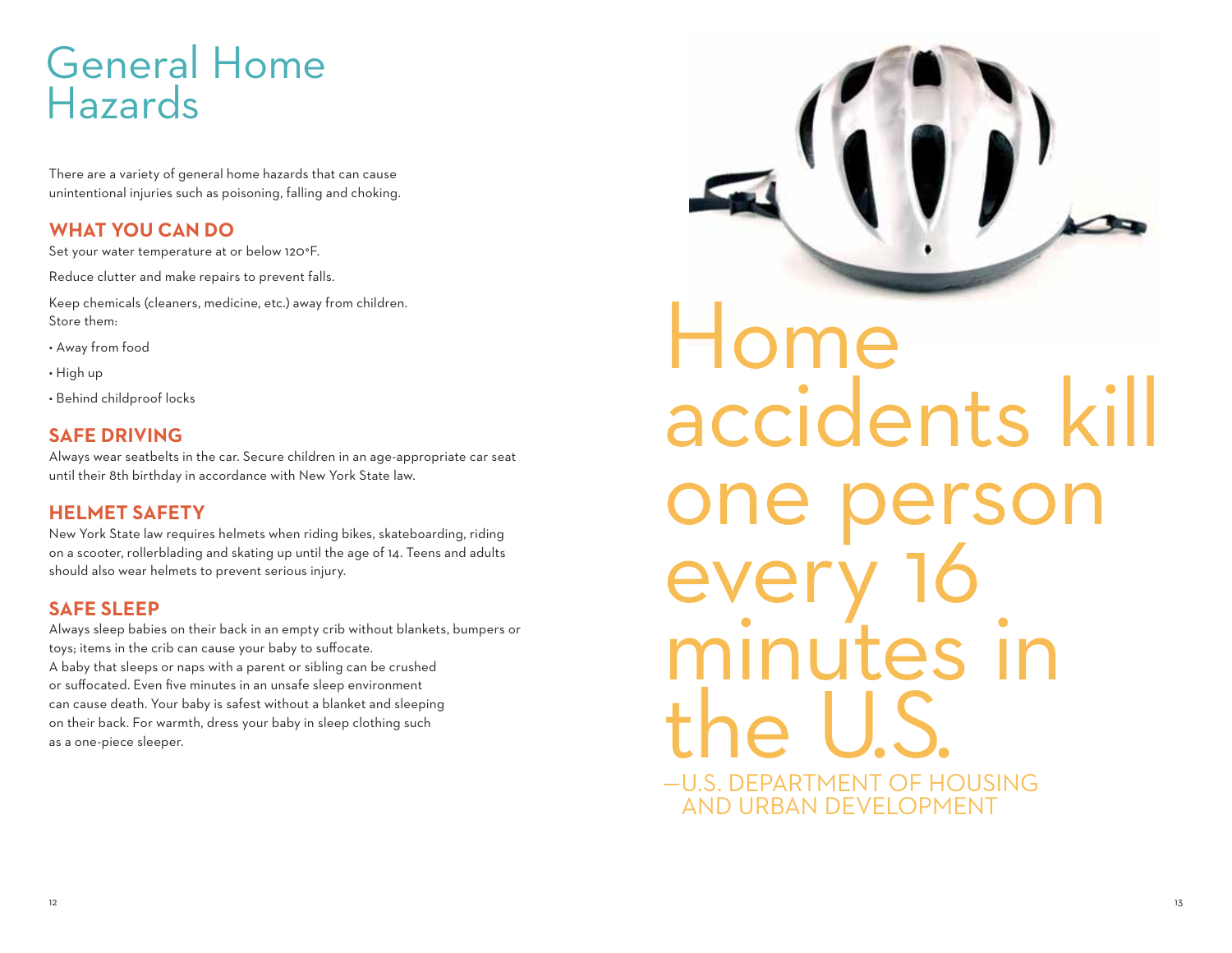## General Home Resources

#### **Get a Free Energy Audit**

Did you know there are grant programs and low-interest loans for homeowners and landlords to make their properties healthier, safer and more energy efficient? You may qualify for grants or loans to increase energy efficiency, improve safety, install bathroom and kitchen fans, replace older appliances, clean or replace furnaces and hot water heaters, resolve lead paint problems, replace windows and doors, make emergency repairs, etc.

Call the Action for a Better Community Energy Conservation Program at (585) 442-4160, NeighborWorks Community Partners Home Energy Services at (585) 325-4170, or PathStone Corporation Home Rehabilitation and Energy Services programs at (585) 546-3700, ext. 3025 to schedule a FREE energy audit and learn more about possible programs and grants. They can help you save money on your heating and cooling bills and make your home a healthier place to live, work and play.

**The Home-Safe-Home program at LIFESPAN** provides a general home safety review for senior citizens that is geared toward preventing slips, trips, and falls. The "Safety and Security for Seniors" program can make minor home modifications, including installation of grab bars, smoke detectors, hand rails for stairs, door grips, handicapped toilet seats, tub transfer benches and bathtub seats. Homeowners may qualify for free services and/or hire LIFESPAN to make modifications paying cost of supplies and a nominal service fee.

900 Clinton Ave South, Rochester, NY 14618, (585) 244-8400 x151, www. lifespan-roch.org

**The Injury Free Coalition for Kids of Rochester** is an injury prevention program whose mission is to work with a community coalition to learn more about how, when and where injuries to children occur, set priorities for injury prevention, develop new prevention strategies and study the impact of these strategies on the Rochester community. The ultimate goal of these activities is to reduce childhood death and disability from injury. As part of the Rochester Healthy Homes Partnership, we focus on home safety education, safe sleep and child passenger safety. We also provide bike safety education and helmets through the Kohl's Pedal Patrol. We work with teens on becoming smarter drivers and passengers through our Smart Teen Driving Program. (585) 273-4238 karen\_knauf@urmc.rochester.edu 601 Elmwood Ave., Box 655, 14642 www.injuryfree.org

#### **Monroe County Department of Public Health—Healthy Neighborhood Program**.

City of Rochester residents living in zip codes 14605, 14608, 14609, 14611 and 14621 are eligible for FREE resources to make their homes healthier (giveaways may include cleaning supplies, carbon monoxide and smoke detectors, fire extinguishers and educational materials). Program staff will conduct a home visit and discuss strategies with participants. (585) 753-5070 or (585) 753-5073 www.monroecounty.gov/eh-hnp.php

#### **Monroe County Department of Public Health—Housing and General Sanitation**

addresses general housing complaints such as cockroaches, mice, garbage, odors and insects.

(585) 753-5171 mchealth@monroecounty.gov www.monroecounty.gov/eh-housingrodentcontrol

**Rochester Fire Department** will install FREE smoke detectors and FREE carbon monoxide detectors for eligible city of Rochester residents. Call 3-1-1.

**University of Rochester Environmental Health Sciences Center** offers a virtual tour of a healthy home with information about how to reduce environmental health hazards in your own home. This site also links to the Rochester Healthy Homes Partnership, which comprises over 30 organizations in Rochester that offer services for general environmental health hazard issues. www.ehsc.urmc.edu/healthyhomes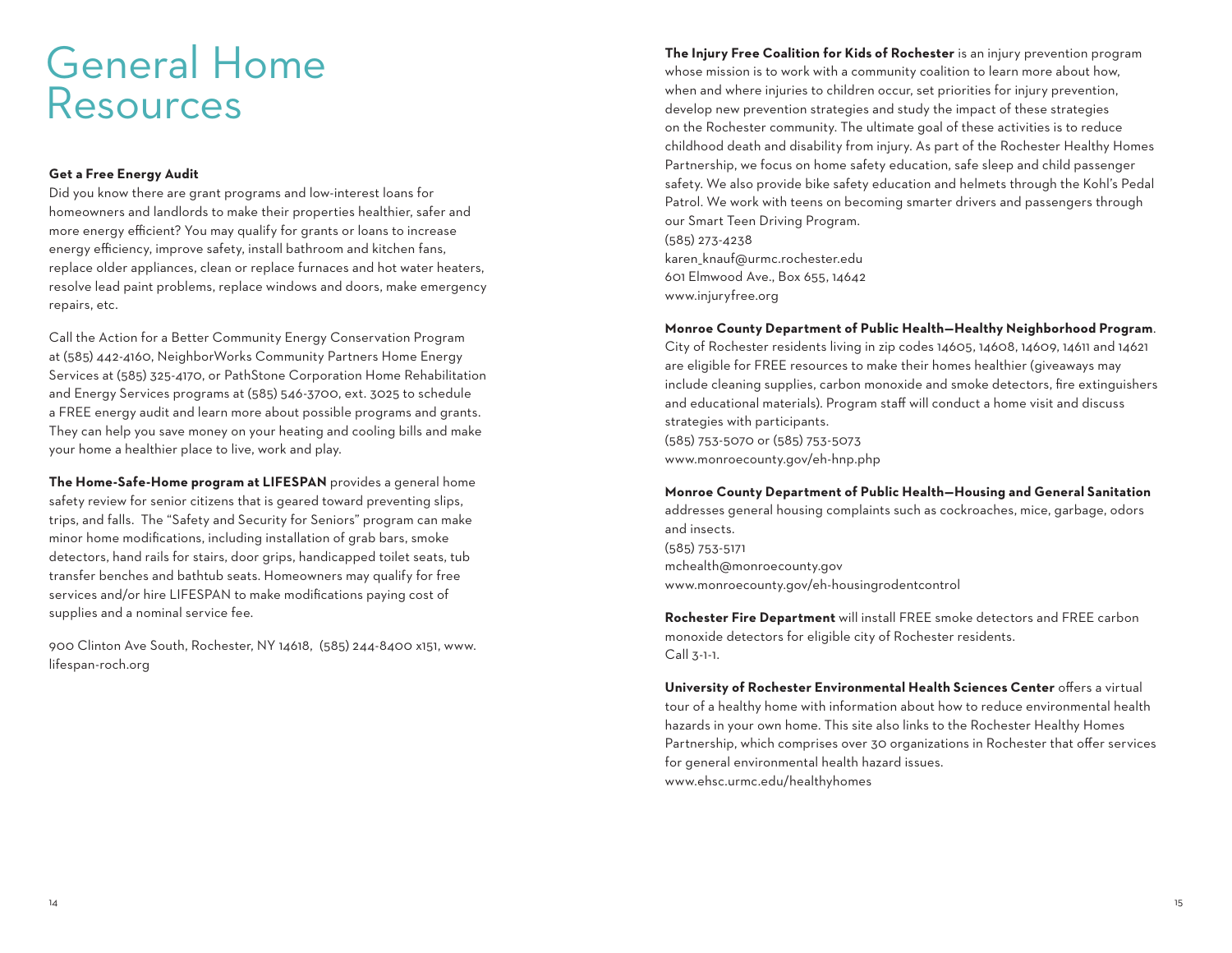Household cleaners are the number ne cause oisonin children. —EPA



## Household Chemicals, Pesticides and Poisons

Many cleaning products, pesticides, medicines and other household chemicals are toxic and could be harmful to you and your children. Children are at the highest risk.

## **WHAT YOU CAN DO** PRACTICE SAFE STORAGE:

- Store medicine and household chemicals, like cleaning products, bleach, pesticides, automotive products and paint, out of the reach of children.
- Use a locked cabinet whenever possible.
- Never leave household chemicals out or unattended.
- Store all products in their original container.
- Store chemicals separate from food products. Many chemical containers look like common food containers.

## PRACTICE SAFE USE:

- Read labels on household chemicals very carefully and follow directions.
- Keep the room well-ventilated and have good air flow while you are cleaning.
- Never mix different household chemicals.
- Avoid long-term storage of unused chemicals. Safely dispose of old or leftover chemicals.
- Consider using safer alternatives. Vinegar, baking soda and borax are excellent non-toxic cleaners.
- Use integrated pest management (IPM, see page 18) to deal with pests. If IPM doesn't work and you decide to use chemicals, call a professional.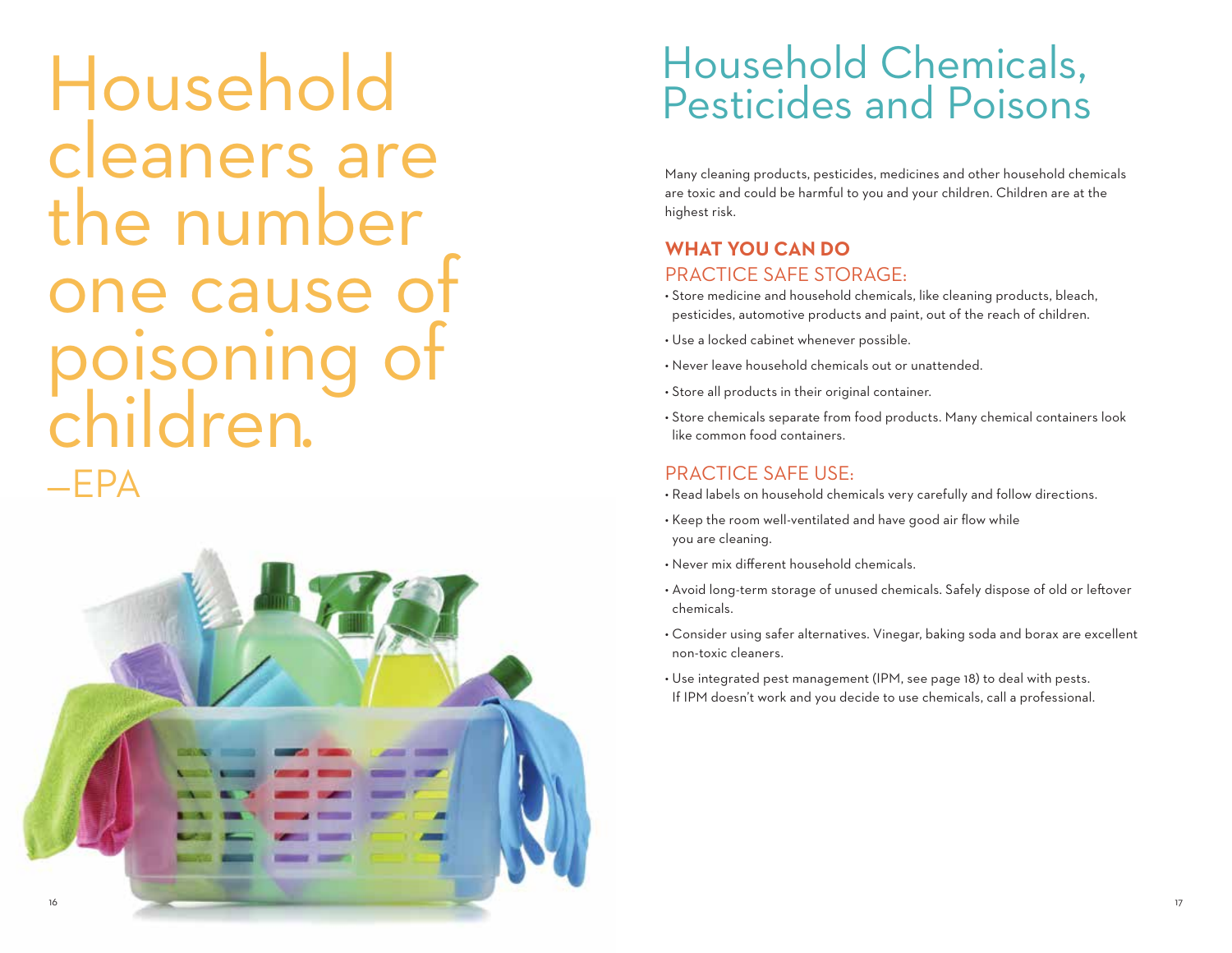## Household Chemicals, Pesticides and Poisons Resources

**Monroe County Household Hazardous Waste Facility** (EcoPark) accepts recyclables that cannot be placed curbside. Monroe County also provides information on household chemicals, including mercury and pesticides. Regular collection (no appointment needed) accepts electronics, CFL bulbs, scrap metal, clothing and standard curbside recyclables. Special events allow residents to drop off household hazardous wastes (appointment required) and medications. The service is free, but there is a small fee for some items such as refrigerant-containing appliances and tires. Call to make an appointment.

(585) 753-7600 (menu option 3) 10 Avion Dr., 14624 (near the airport) https://www.monroecounty.gov/ecopark/

#### **NYS Integrated Pest Management (IPM) Program of Cornell University**

provides information on integrated pest management (safer methods to address pest problems). NYS Community IPM Program of Cornell University 2449 St. Paul Blvd. Rochester, NY 14617 (585) 753-2562 www.nysipm.cornell.edu

Indoor air levels of pollutants may be 2-5 times higher than outdoor levels. **Occasionally** they can be as much as 100 times worse. —EPA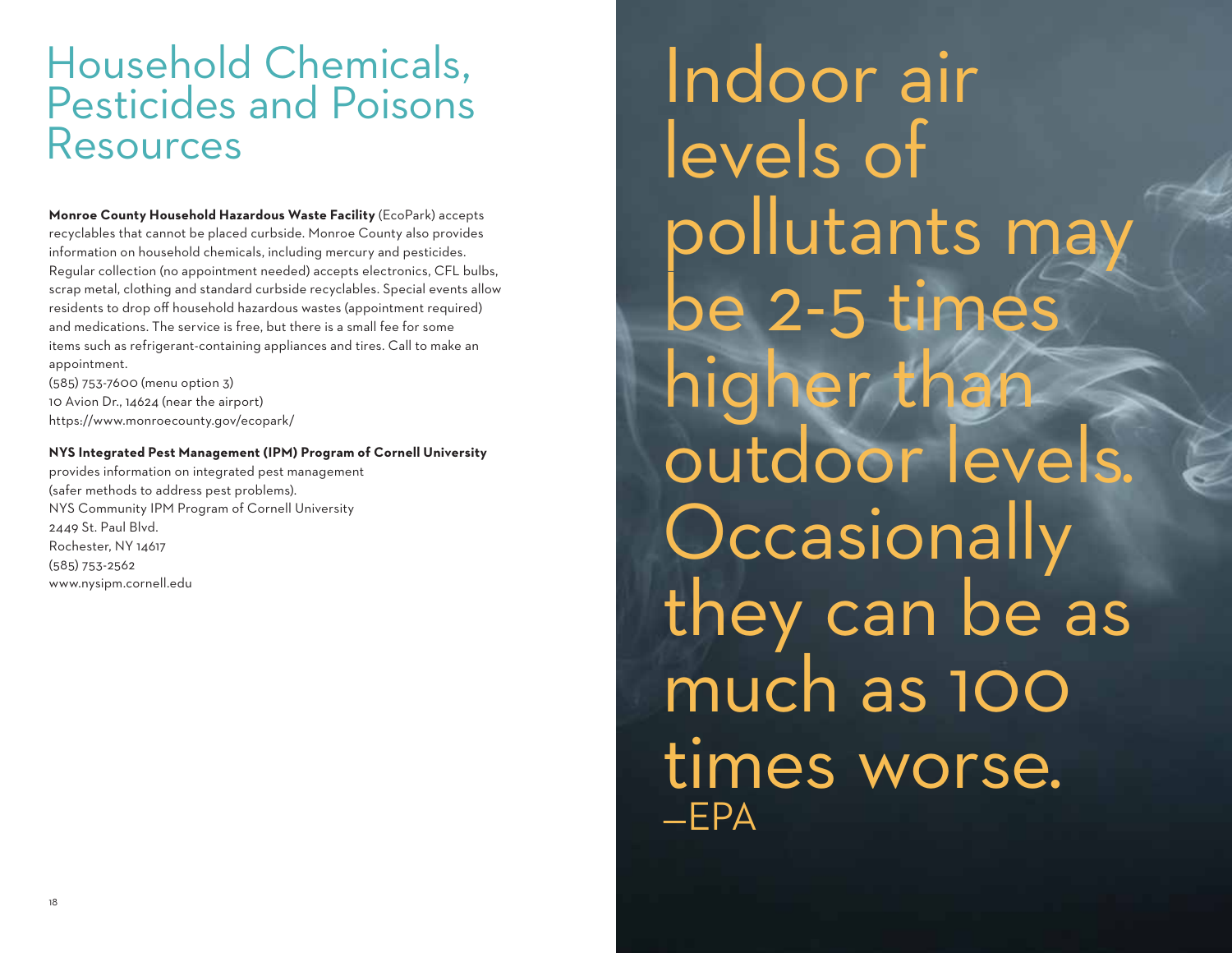## Indoor Air Quality (IAQ)

### **ASBESTOS**

Asbestos is a naturally occurring mineral fiber that was used in building insulation, floor and ceiling tiles and other materials until it was banned in 1989. When the material is broken or crumbling, fibers can be breathed in through the air. Long-term exposure to these fibers can cause asbestosis, lung cancer or mesothelioma.

## **CARBON MONOXIDE**

Carbon monoxide (CO) is an odorless, colorless, toxic gas. It comes from burning fuels (gas, oil, etc.). CO can kill you or make you ill before you are even aware it is present. Only a CO detector can detect it.

## **FURNACE**

If you have a hot air furnace, it greatly impacts your home's air quality. Make sure your furnace is working properly to avoid indoor air problems like dust and carbon monoxide.

## **MOLD**

Mold is a fungus that grows in moist, warm areas of the home, like the attic, basement, bathroom and kitchen. Certain molds can cause respiratory and sinus problems or asthma attacks. Many molds are harmless, but some can cause significant health problems.

### **RADON**

Radon is a colorless, odorless, naturally occurring, radioactive gas found in soil. Radon may enter basements of houses through cracks in concrete walls and floors or through dirt floors. It is the second leading cause of lung cancer in the United States.

## **TOBACCO SMOKE**

Tobacco smoke can cause many serious health problems. See pages 7 and 8 for more information.

## **WHAT YOU CAN DO** ASBESTOS

**If your home has asbestos that is in good condition—not cracked or crumbling—it does not pose a hazard.** However, contact an asbestos abatement and removal professional if you have asbestos in poor condition, are not sure or are planning to remodel.

Consult the yellow pages to find asbestos abatement contractors or go to the New York State Department of Health website: www.health.ny.gov/environmental/indoors/asbestos/

## CARBON MONOXIDE (CO)

**Install a CO detector near sleeping and living areas.** The Rochester Fire Department offers FREE smoke and carbon monoxide detectors for eligible city of Rochester residents. Call 3-1-1.

### FURNACE

**Have your furnace inspected annually by a professional.** Replace your furnace filter with a new, high-quality filter 3–5 times a year or as specified by your product. For disposable filters, choose one that is accordion-style and has a "MERV" (minimum efficiency reporting value) rating of 8–12. Get an Energy Audit and see if you qualify for a new furnace through a local grant program. See "Energy Audit" on page 14.

### MOLD

**Reduce moisture to prevent mold growth.** Use vent fans or open a window when showering or cooking. Insulate cold water pipes, fix water leaks and clean up spills immediately. Clean small amounts of mold with soapy water or a 10% bleach solution (about 1.5 tablespoons per cup).For bigger jobs, contact Monroe County Department of Public Health at (585) 753-5171.

### RADON

**Test your home.** Inexpensive kits can be purchased online or at any hardware store, or through the New York State Department of Health, Radon Division. This is also a great resource for radon information.

1-800-458-1158

www.health.ny.gov/environmental/radiological/radon/radon.htm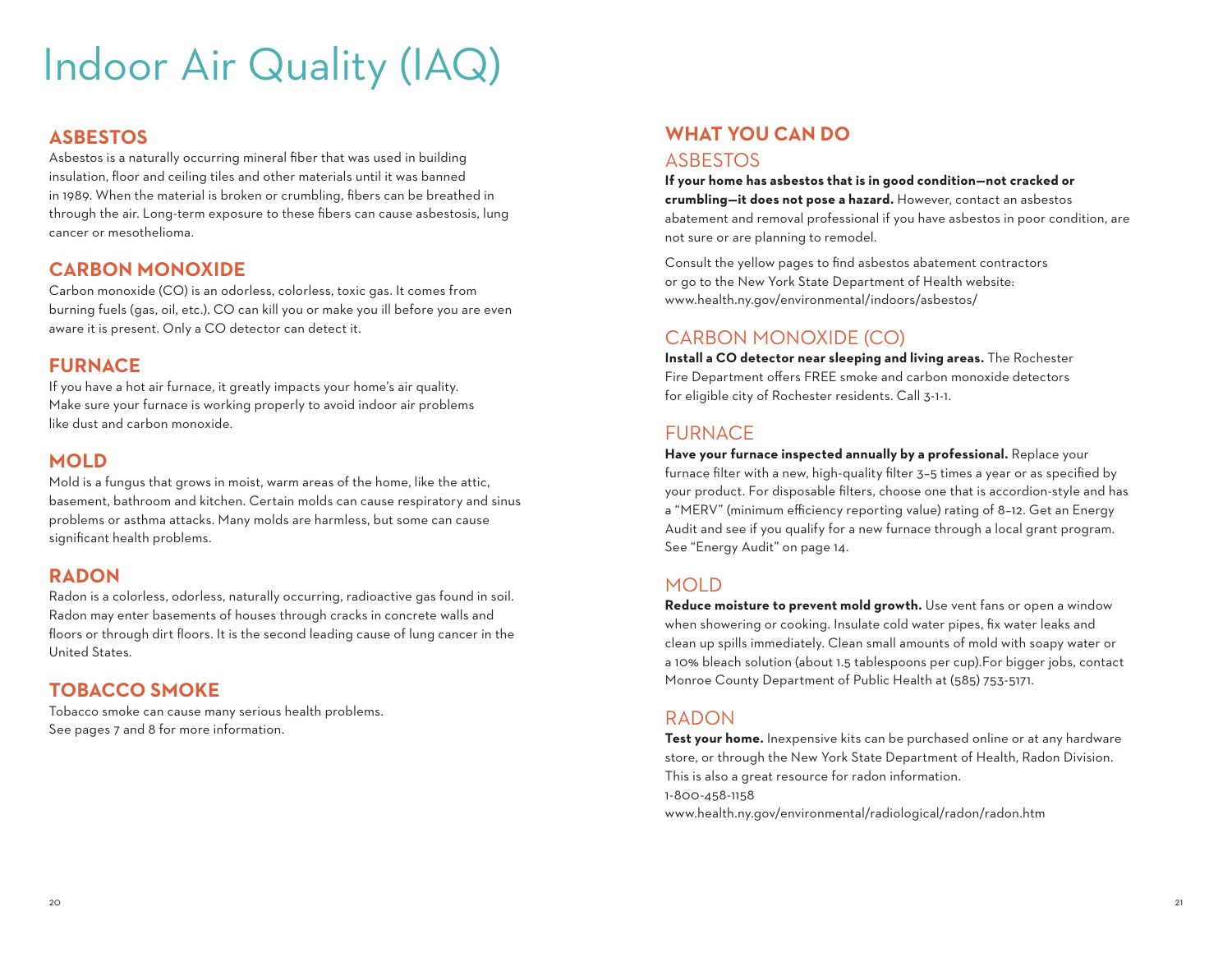One in 38 U.S. children has lead poisoning. —CDC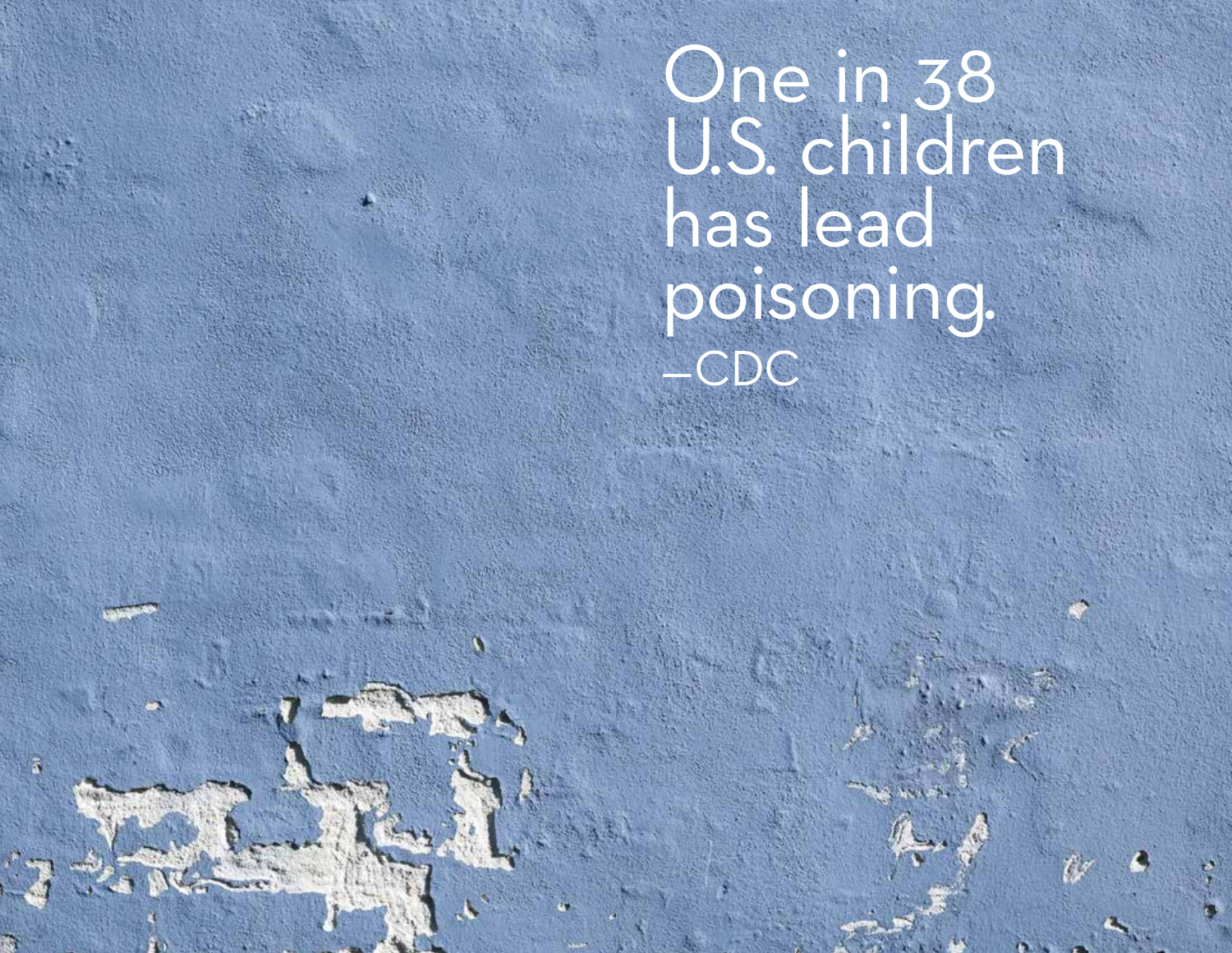## Lead Hazards

## **LEAD POISONING**

Lead is a toxin that affects the brain, heart, bones and kidneys. Because of children's growing brains and bodies, lead poisoning has a greater impact on children than adults. Even small amounts of lead in children's bodies can cause permanent learning and behavioral problems, often with no physical symptoms. This includes a lower IQ, hyperactivity and delinquent behavior.

## **LEAD HAZARDS IN THE HOME**

Lead poisoning occurs when harmful amounts of lead are swallowed or breathed in. Homes built before 1978 are at risk for containing hazardous leaded dust and paint. Lead can also be found in soil, jewelry, toys, home remedies, ceramics, candy or water.

## **LEAD IN ROCHESTER**

Lead paint in homes was banned in the United States in 1978. Paint in homes built before then may contain lead. Most of the homes in the city of Rochester were built before 1978, which puts them at risk for lead hazards.

In 2005, the city of Rochester passed an ordinance that adds a lead hazard assessment to city inspections of rental properties.

## **WHAT YOU CAN DO**

- **Have your child tested for exposure to lead.** By NYS law, children must be tested at age 1, again at 2, and whenever a potential risk of lead exposure exists. If you are pregnant, your doctor should assess your risk for lead exposure.
- **Have your home professionally tested for lead** if it was built before 1978. In Rochester, call (585) 428-6520.
- **Wash children's hands and toys with soap and water frequently.**
- **Have your child eat and drink foods rich in iron, calcium and vitamin C.** Keep children away from cracking or peeling paint. Cover bare soil with grass or mulch.
- **Use lead-safe cleaning techniques:**
	- Wash windowsills and floors weekly with soapy water.
	- "Work wet"—lightly dampen the cloth or floor when you dust or sweep.
	- Clean often with soap and water.
	- Contact Monroe County at (585) 753-5087 to borrow a HEPA (High-Efficiency Particulate Air) vacuum cleaner.
- **Renters—talk with your landlord** about safely addressing potential lead hazards. If you are a renter, you cannot be evicted for requesting a lead inspection of your home. Contact your Neighborhood Service Center about a FREE lead inspection (see page 30).
- **Homeowners—apply for a lead hazard reduction grant** from the City of Rochester or Monroe County. www.cityofrochester.gov/HomeRepairGrants/
- If your home was built before 1978, **use Lead Safe Work Practices when doing any renovation or repair work** that disturbs any painted surface. If hiring, **find a contractor certified by the EPA under the Renovation, Repair and Painting rule (RRP)** following federal guidelines (https://www.epa.gov/lead/ lead-renovation-repair-and-painting-program). Pregnant women and children should stay away from the property until work is completed.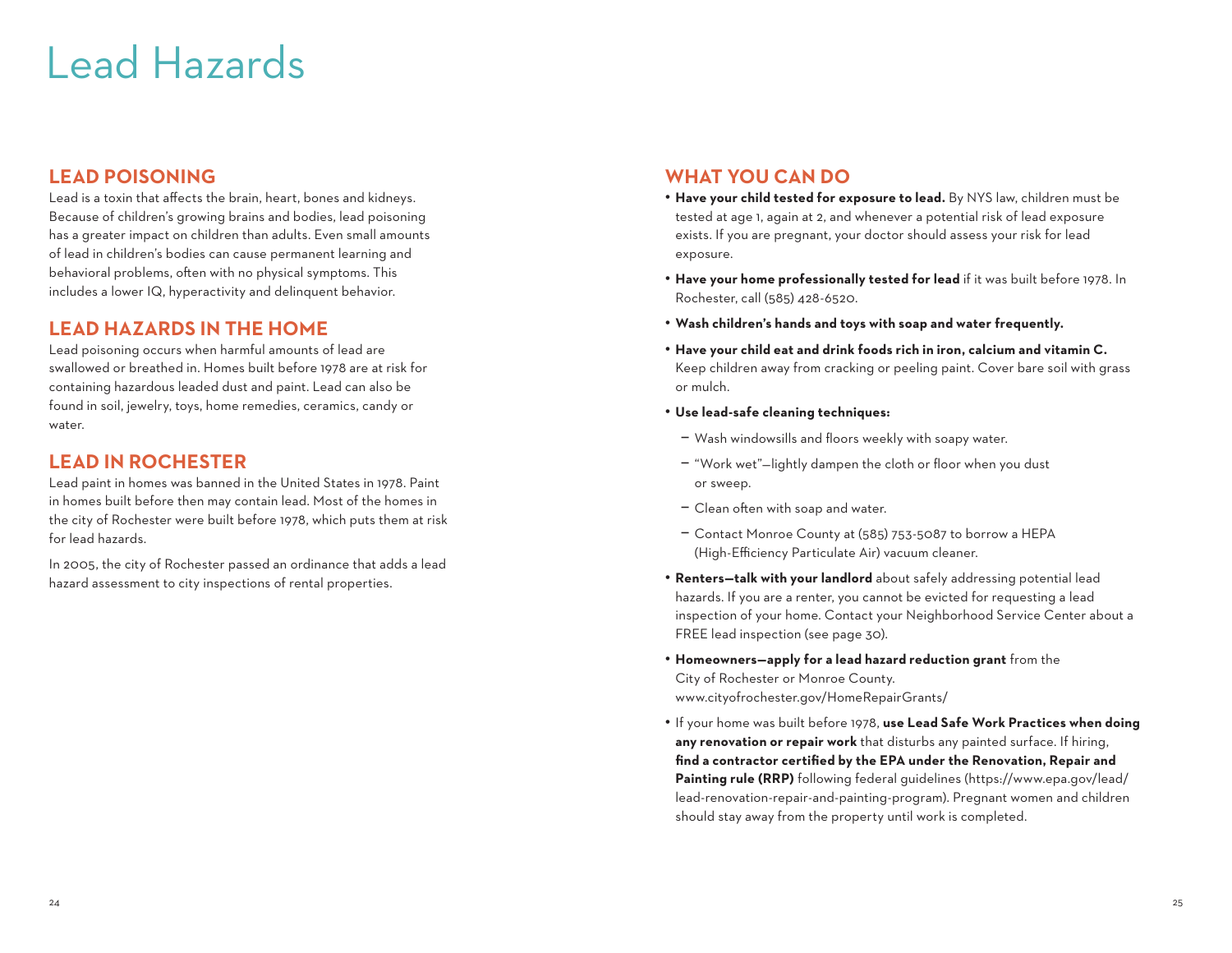## Lead Hazard Resources

**City of Rochester Lead Hazard Control Grant Program** provides financial assistance up to \$14,000 for eligible property owners to address lead hazards as well as \$1,400 for "Healthy Home" interventions in the city of Rochester. Go to www.cityofrochester.gov/ HomeRepairGrants/ to learn more about this program or call (585) 428-6520.

**City of Rochester Lead Ordinance** requires that all pre-1978 rental homes be assessed for lead hazards. FREE lead inspections are available by request for anyone residing in the city of Rochester. Property owners are required by federal law to address lead hazards using EPA Renovation, Repair and Painting (RRP) lead safe certified firms. (585) 428-6520

30 Church St., City Hall, Room 028B, 14614 www.cityofrochester.gov/lead/

**The Coalition to Prevent Lead Poisoning (CPLP)** is an education and advocacy organization composed of hundreds of individuals and community organizations dedicated to eliminating childhood lead poisoning and other environmental home health hazards. Located in Rochester, NY our mission is to provide leadership and advocacy to empower communities and their residents to prevent childhood lead poisoning by sharing information, educational materials and best practices, and working towards public policy change. The Coalition is comprised of members who share the following conviction: childhood lead poisoning can and must end. Free lead poisoning prevention educational resources, including presentations, brochures in seven languages, and DVDs in three languages (including American Sign Language) are available upon request. Call (585) 224-3125.

info@theleadcoalition.org www.theleadcoalition.org

**The Housing Council at PathStone** provides lead information,

landlord education, foreclosure prevention, pre-purchase counseling and fair housing education in the city of Rochester. (585) 546-3700 75 College Ave., 4th Floor, 14607 www.thehousingcouncil.org

**Monroe County Department of Public Health Childhood Lead Poisoning Prevention Program** offers general information on lead hazards and provides FREE Lead Safe Work Practices training courses open to any professionals seeking EPA RRP (Renovation, Repair and Painting) certification as well as homeowners. Register by calling Cornell University, Industrial Labor Relations at (585) 206-7642. Classes are free, but seating is limited so you must preregister.

**Monroe County Department of Public Health Lead Primary Prevention Program for Pregnant Women & Infants** offers information on lead poisoning prevention and ways to have a healthy home. City of Rochester residents who are pregnant or have a child aged up to one year old are eligible for FREE resources to make their homes healthier. Call (585) 753-5575.

**NeighborWorks® Community Partners Rochester** offers a loan program that provides resources to make repairs to owner-occupied houses, including lead paint remediation. Available to homeowners in Monroe County. (585) 325-4170 570 South Ave., 14620 https://nwcprochester.org/

**Finger Lakes Children's Environmental Health Center** provides information concerning environmental exposures in children, pregnant or lactating women and women planning a pregnancy. Call Center (585) 275-3638 www.golisano.urmc.edu/FLCEHC (Se Habla Español) 844-352-3420 (844-FLCEHC-0)

**Western New York Lead Poisoning Resource Center's Rochester Office** works to increase blood lead testing and provides education, support and consultation regarding lead poisoning to health care providers and local health departments. Call (585) 276-3105. www.golisano.urmc.edu/lead-poison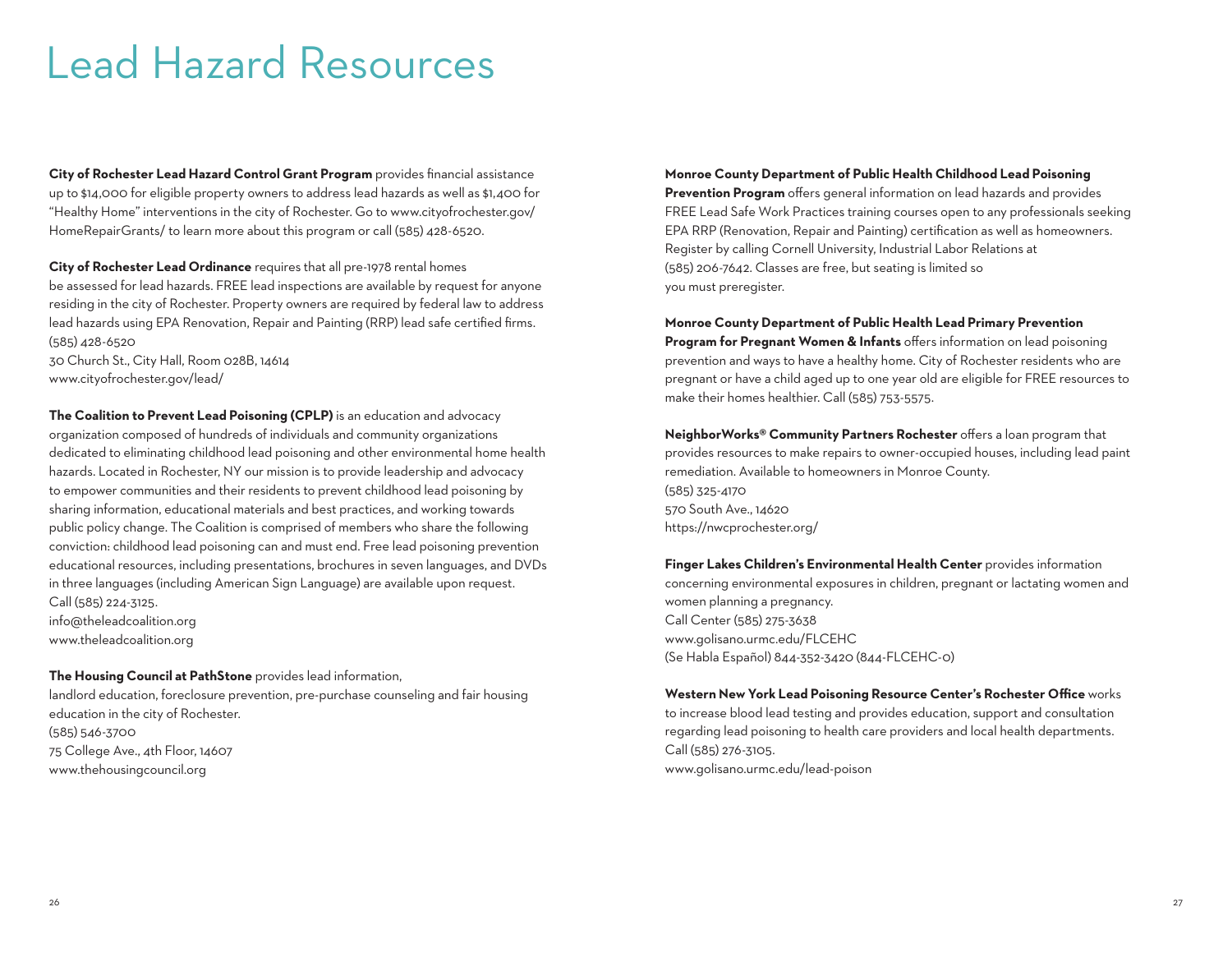## Nutrition

## **SUMMER MEALS**

With locations all over Rochester serving anyone under the age of 18, there is no reason any child should go hungry once school gets out in June. Go to www.healthikids.org to learn where to get FREE healthy and delicious meals all summer long, or call 2-1-1.

## **REGIONAL FARMERS' MARKETS**

Regional Farmers' Markets are a great place to get low-cost fresh fruits and vegetables. There are over 30 markets in our area, including ones open year-round, evenings, workdays or weekends. Many accept WIC and SNAP benefits. Many farmers' markets also accept credit and debit cards.

For a list of farmers' markets in our area and throughout New York State, visit www.agriculture.ny.gov/AP/farmers\_markets.html. The hours and location for some markets may change seasonally and over time. Be sure to check with the market before visiting.

Nearly 40 percent of calories consumed by children ages 2 to 18 come from junk food. —NATIONAL HEALTH AND NUTRITION EXAMINATION SURVEY

## FIVE REASONS TO SHOP AT A FARMERS' MARKET:

- The fruits and vegetables you buy at the farmers' market are the freshest and tastiest available. **1**
- Locally grown and raised foods are often considered superior when it comes to higher levels of protein, vitamins and minerals. Keep stomachs full and have children eat whole-grain breads, beans and green leafy vegetables like spinach for iron. They should drink low-fat milk and eat yogurt and cheese for calcium. **2**
- Some food found in grocery stores is processed and grown using pesticides or hormones. Most food found at the farmers' market is minimally processed and many farmers go to great lengths to grow the most nutritious produce possible. **3**
- Farmers are passionate about the produce they grow and often have recommendations on ways to prepare produce. Most markets offer free samples and many have cooking demonstrations with delicious recipes for you to taste and take home. **4**
- Farmers' markets are fun for the whole family. Meeting your local community is an excellent way to feel connected to the world around you, increasing health for body, mind and spirit. **5**

**Foodlink** operates Urban Farm Stands in the city of Rochester from July through October, and the Curbside Market visits several locations during the growing season, bringing fresh, affordable produce to city neighborhoods. For more information, go to www.foodlinkny.org

![](_page_14_Picture_14.jpeg)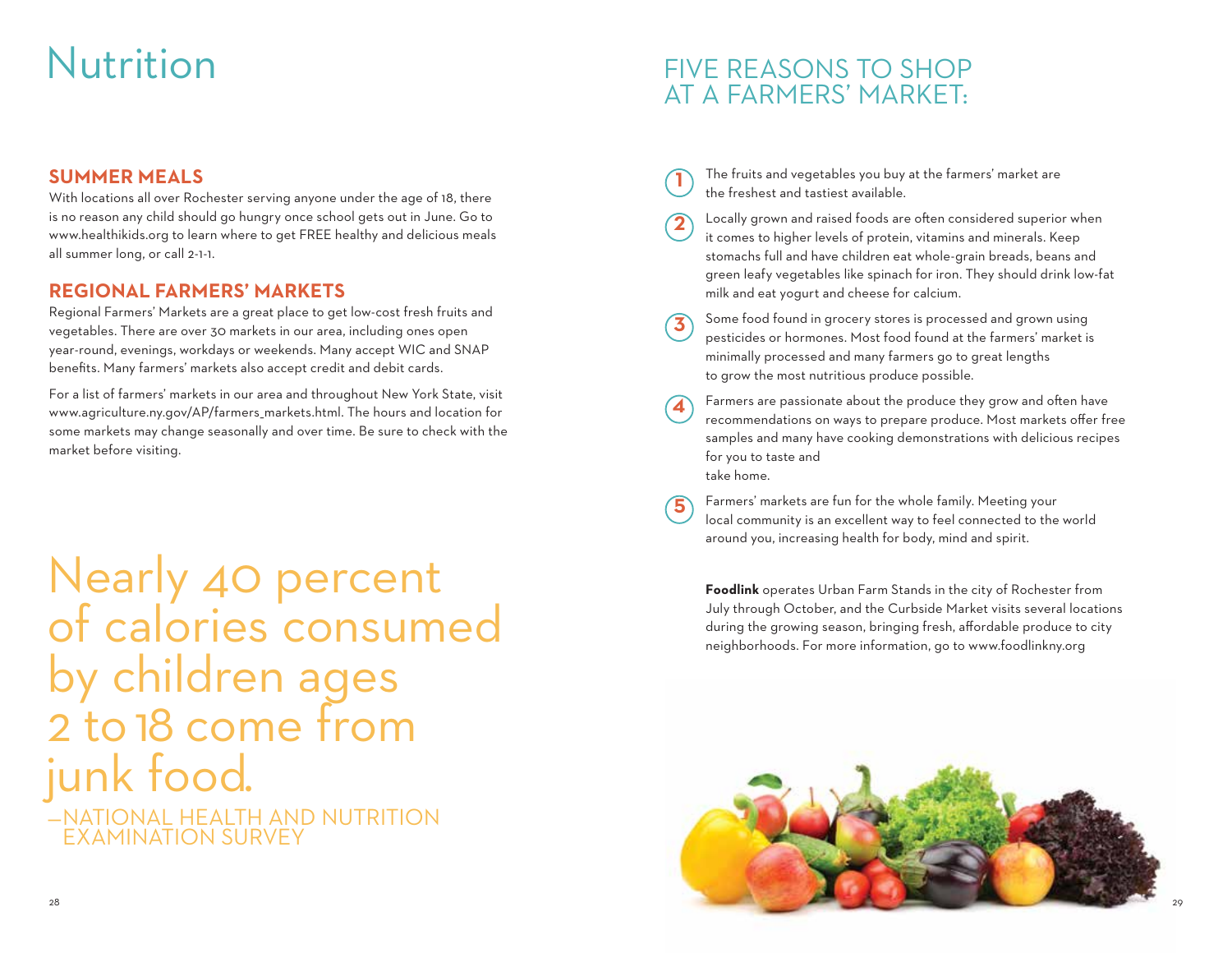## Legal/Financial Information

Renters, property owners and owner-occupants may face issues such as the withholding of rent and code enforcement. Others may have difficulty obtaining grants/loans or accessing resources to make homes healthier. There are several legal and financial organizations in Rochester that can offer assistance and information to help with these issues.

## **RESOURCES**

**City of Rochester Neighborhood Service Centers** (NSC) provide support for tenants and owner-occupants for quality-of-life issues like heating problems, unsanitary conditions, etc. Residents may also contact their NSC for free lead inspections of pre-1978 homes in the city of Rochester.

Northwest Quadrant NSC (585) 428-7620 71 Parkway - First Floor, Rochester, NY 14608

Northeast Quadrant NSC (585) 428-7660 500 Norton St., 14621

Southwest Quadrant NSC (585) 428-7630 923 Genesee St., 14611

Southeast Quadrant NSC (585) 428-7640 320 N Goodman Street - Suite 209, Rochester, NY 14607

**The Housing Council at PathStone** provides information on apartment listings, public and subsidized housing listings, grants and foreclosure prevention. (585) 546-3700 info@thehousingcouncil.org 75 College Ave., 4th Floor, 14607 www.thehousingcouncil.org

**Legal Aid Society of Rochester, NY, Inc.**, provides direct civil legal services, including lay advocacy and related human services for adults and children. (585) 232-4090 One West Main St., 14614 www.lasroc.org

**NeighborWorks® Community Partners Rochester** provides homeownership and financial literacy education, home and energy improvement loans and grants, purchase mortgage lending and lead hazard evaluations, including clearance testing and risk assessments. Most programs available throughout Monroe County. (585) 325-4170 570 South Ave., 14620

https://nwcprochester.org/

**Legal Assistance of Western New York (LAWNY)** provides FREE legal assistance to people with civil legal problems, such as withholding rent as a tenant, a landlord not making repairs and fair housing rights. Voice: (585) 325-2520, TTY: (585) 325-2547 One West Main St., Suite 400, 14614 www.lawny.org

**Rochester Housing Authority** provides low-income housing in the city of Rochester and programs to teach life skills and self-sufficiency. Works with local organizations to improve quality of life in Rochester. (585) 697-7180 675 W. Main St., 14611 www.rochesterhousing.org

### **NATIONAL AND STATE HEALTHY HOMES RESOURCES**

**Centers for Disease Control and Prevention (CDC)**  www.cdc.gov

**Department of Housing and Urban Development (HUD)**  www.hud.gov

#### **Environmental Protection Agency (EPA)**

Region 2 Office (serving NJ, NY, Puerto Rico, the US Virgin Islands, and eight tribal nations) 1-877-251-4575 (toll free) www.epa.gov/aboutepa/epa-region-2

**National Center for Healthy Housing (NCHH)** 1-877-312-3046 (toll free), www.nchh.org

**National Environmental Health Association (NEHA)**  1-866-956-2258 (toll free), www.neha.org

**New York State Department of Health** www.health.ny.gov